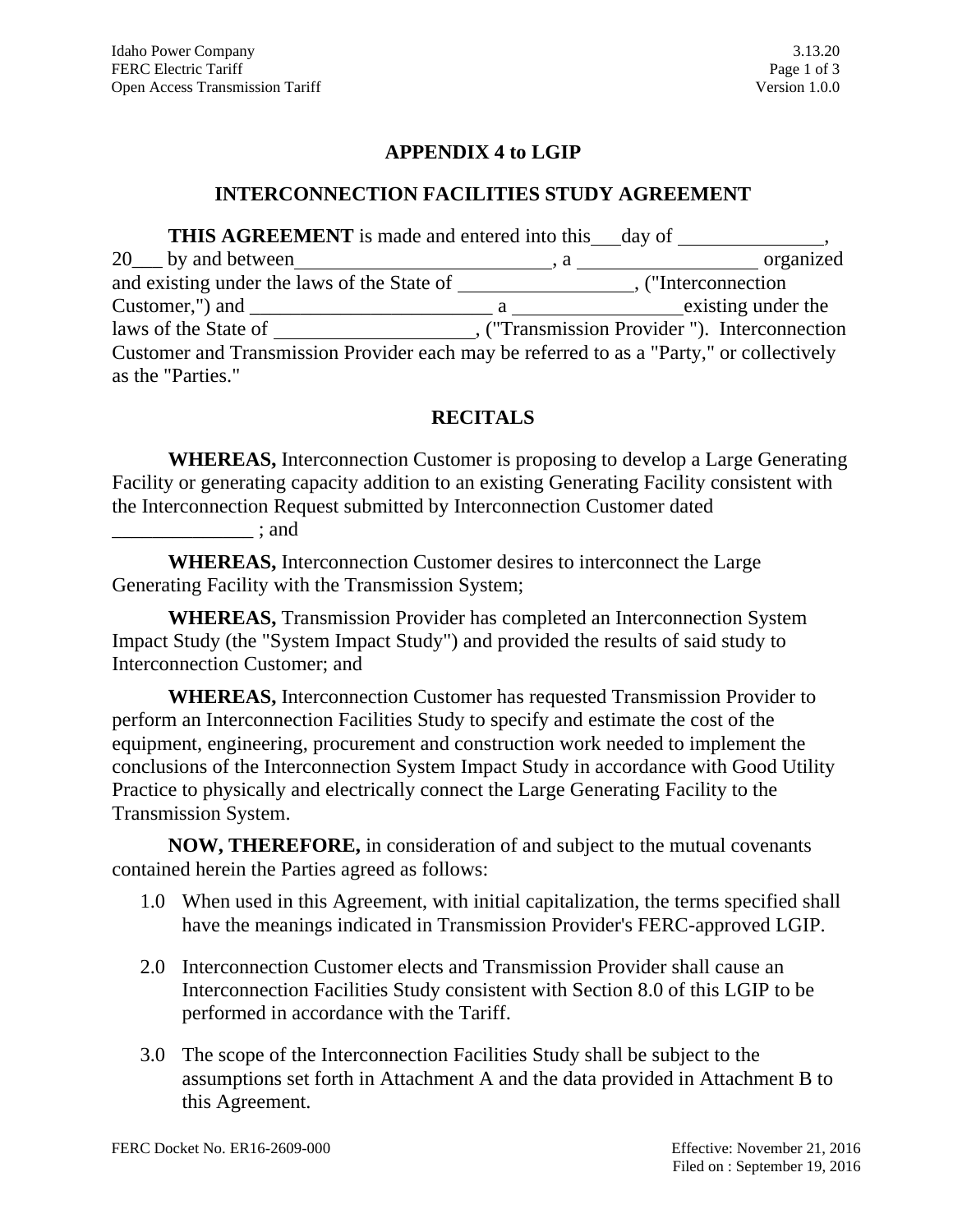- 4.0 The Interconnection Facilities Study report (i) shall provide a description, estimated cost of (consistent with Attachment A), schedule for required facilities to interconnect the Large Generating Facility to the Transmission System and (ii) shall address the short circuit, instability, and power flow issues identified in the Interconnection System Impact Study.
- 5.0 Interconnection Customer shall provide a deposit of \$100,000 for the performance of the Interconnection Facilities Study. The time for completion of the Interconnection Facilities Study is specified in Attachment A.

Transmission Provider shall invoice Interconnection Customer on a monthly basis for the work to be conducted on the Interconnection Facilities Study each month. Interconnection Customer shall pay invoiced amounts within thirty (30) Calendar Days of receipt of invoice. Transmission Provider shall continue to hold the amounts on deposit until settlement of the final invoice.

6.0 Miscellaneous. The Interconnection Facility Study Agreement shall include standard miscellaneous terms including, but not limited to, indemnities, representations, disclaimers, warranties, governing law, amendment, execution, waiver, enforceability and assignment, that reflect best practices in the electric industry, and that are consistent with regional practices, Applicable Laws and Regulations, and the organizational nature of each Party. All of these provisions, to the extent practicable, shall be consistent with the provisions of the LGIP and the LGIA.

**IN WITNESS WHEREOF,** the Parties have caused this Agreement to be duly executed by their duly authorized officers or agents on the day and year first above written.

### **[Insert name of Transmission Provider or Transmission Owner, if applicable]**

| $\mathbf{B} \mathbf{v}$ :<br><u> 1990 - John Stein, Amerikaansk politiker (</u>                                               | By: $\qquad \qquad$ |
|-------------------------------------------------------------------------------------------------------------------------------|---------------------|
| Title:                                                                                                                        |                     |
| Date:<br><u> Liste de la construcción de la construcción de la construcción de la construcción de la construcción de la c</u> | Date:               |
| <b>Insert name of Interconnection Customerl</b>                                                                               |                     |

### **[Insert name of Interconnection Customer]**

By:

Title: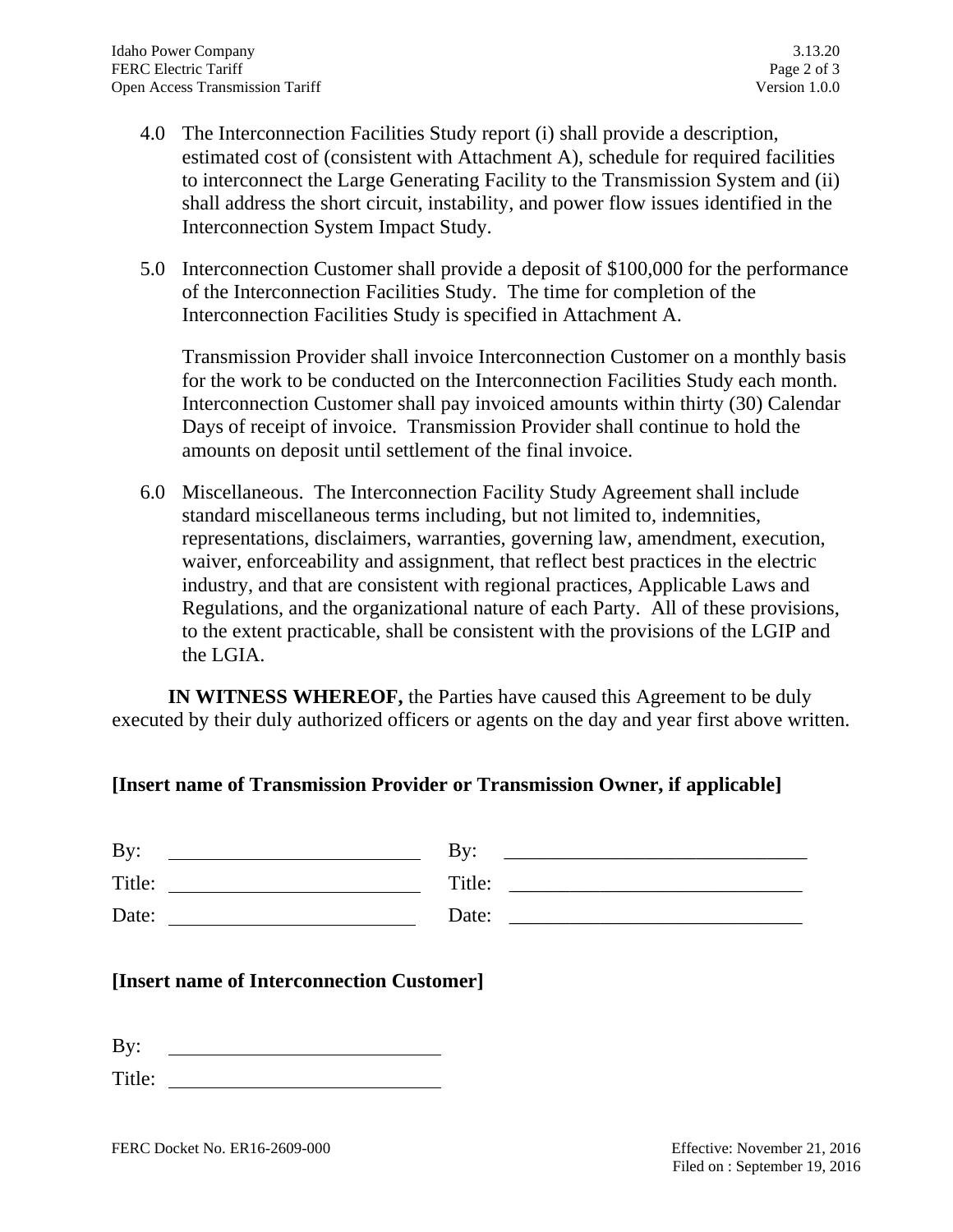Date: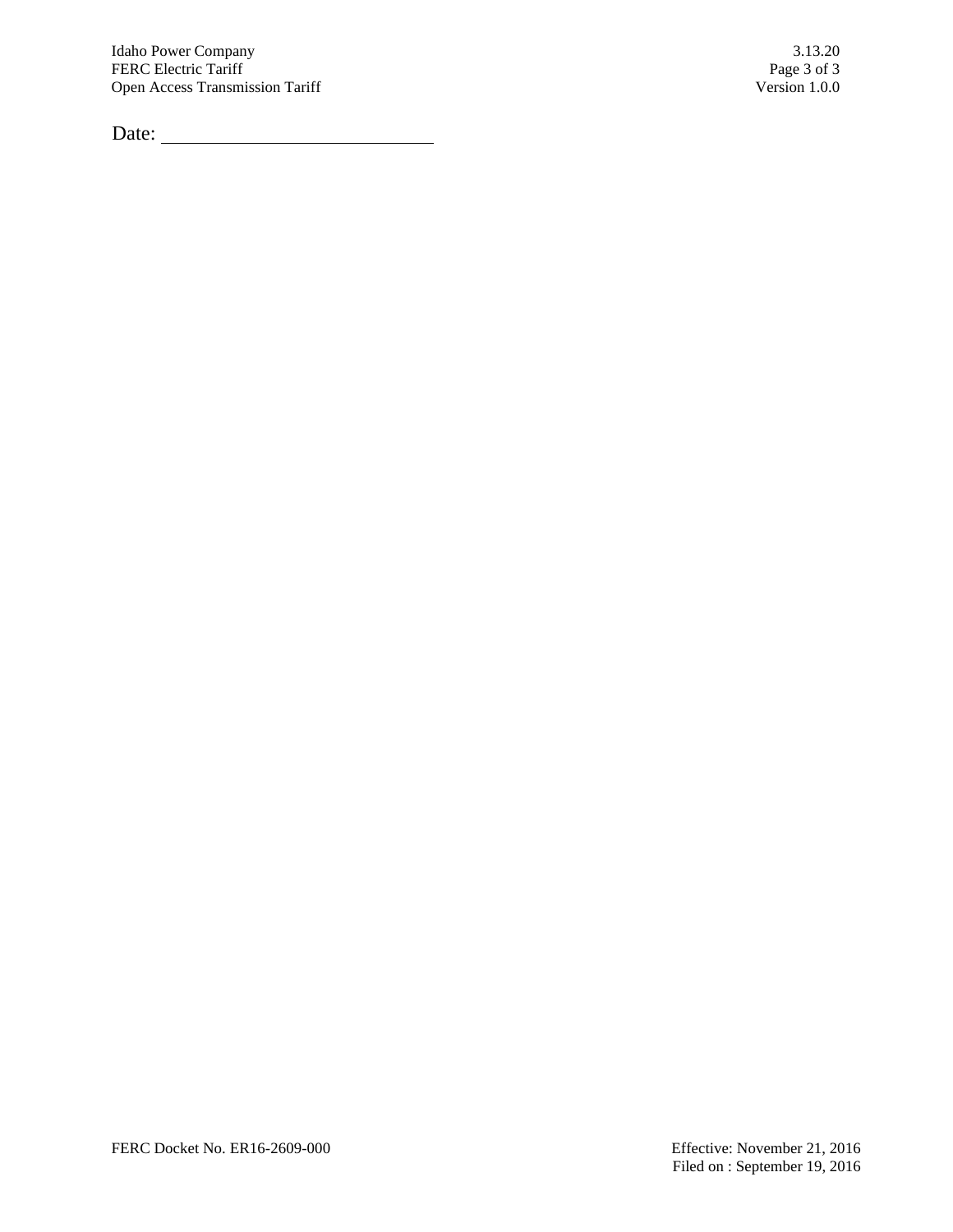# **Attachment A To Appendix 4 Interconnection Facilities Study Agreement**

#### **INTERCONNECTION CUSTOMER SCHEDULE ELECTION FOR CONDUCTING THE INTERCONNECTION FACILITIES STUDY**

Transmission Provider shall use Reasonable Efforts to complete the study and issue a draft Interconnection Facilities Study report to Interconnection Customer within the following number of days after of receipt of an executed copy of this Interconnection Facilities Study Agreement:

- ninety (90) Calendar Days with no more than  $a +/20$  percent cost estimate contained in the report, or
- one hundred eighty (180) Calendar Days with no more than  $a +/10$  percent cost estimate contained in the report.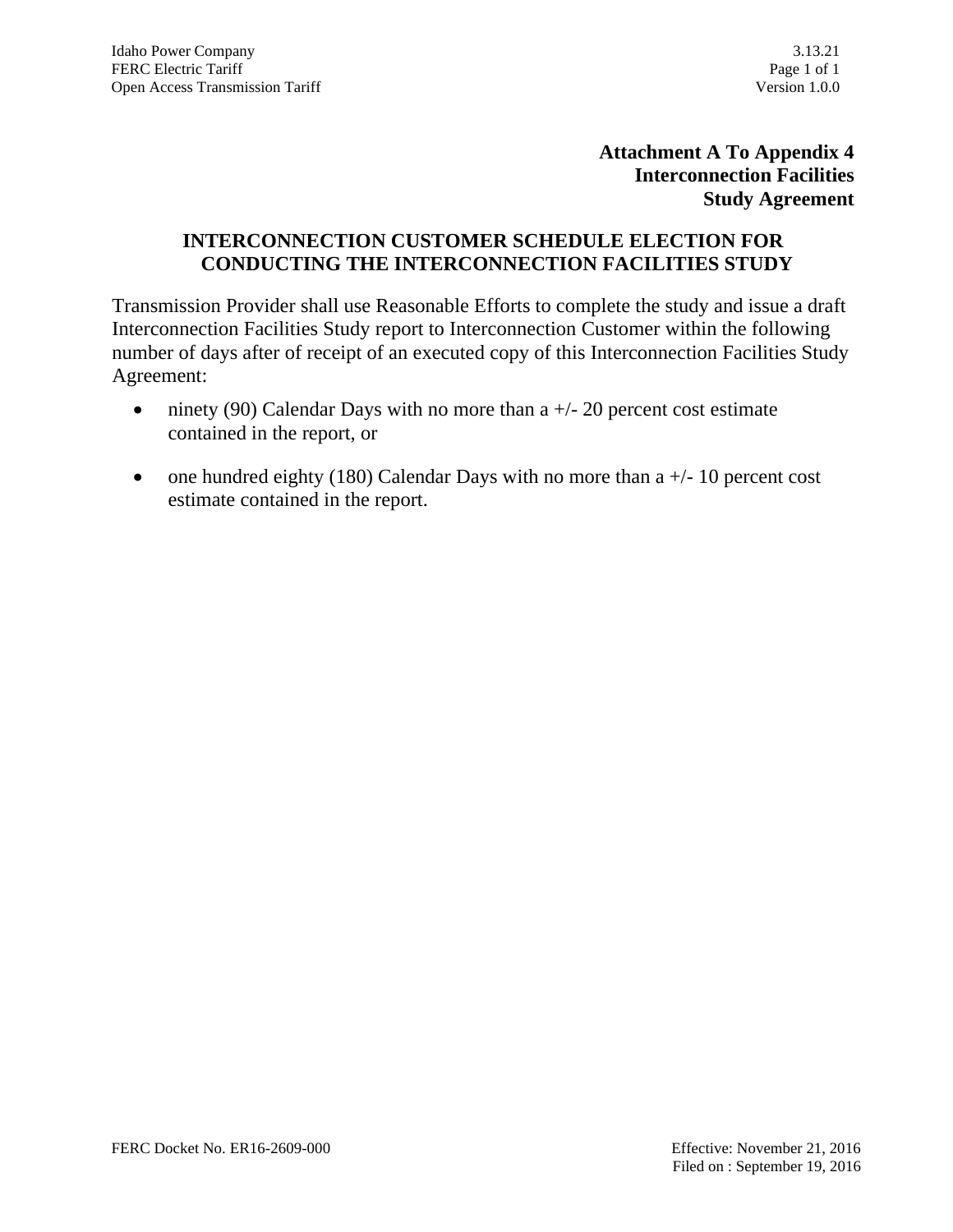# **Attachment B to Appendix 4 Interconnection Facilities Study Agreement**

### **DATA FORM TO BE PROVIDED BY INTERCONNECTION CUSTOMER WITH THE INTERCONNECTION FACILITIES STUDY AGREEMENT**

Provide location plan and simplified one-line diagram of the plant and station facilities. For staged projects, please indicate future generation, transmission circuits, etc.

One set of metering is required for each generation connection to the new ring bus or existing Transmission Provider station. Number of generation connections:

On the one line diagram indicate the generation capacity attached at each metering location. (Maximum load on CT/PT)

On the one line diagram indicate the location of auxiliary power. (Minimum load on CT/PT) Amps

Will an alternate source of auxiliary power be available during CT/PT maintenance?

Yes No

Will a transfer bus on the generation side of the metering require that each meter set be designed for the total plant generation? \_\_\_\_\_Yes \_\_\_\_\_No (Please indicate on one line diagram).

What type of control system or PLC will be located at Interconnection Customer's Large Generating Facility?

\_\_\_\_\_\_\_\_\_\_\_\_\_\_\_\_\_\_\_\_\_\_\_\_\_\_\_\_\_\_\_\_\_\_\_\_\_\_\_\_\_\_\_\_\_\_\_\_\_\_\_\_\_\_\_\_\_\_\_\_\_\_\_\_\_\_\_\_\_\_\_

\_\_\_\_\_\_\_\_\_\_\_\_\_\_\_\_\_\_\_\_\_\_\_\_\_\_\_\_\_\_\_\_\_\_\_\_\_\_\_\_\_\_\_\_\_\_\_\_\_\_\_\_\_\_\_\_\_\_\_\_\_\_\_\_\_\_\_\_\_\_\_

What protocol does the control system or PLC use?

Please provide a 7.5-minute quadrangle of the site. Sketch the plant, station, transmission line, and property line.

\_\_\_\_\_\_\_\_\_\_\_\_\_\_\_\_\_\_\_\_\_\_\_\_\_\_\_\_\_\_\_\_\_\_\_\_\_\_\_\_\_\_\_\_\_\_\_\_\_\_\_\_\_\_\_\_\_\_\_\_\_\_\_\_\_\_\_\_\_\_\_

\_\_\_\_\_\_\_\_\_\_\_\_\_\_\_\_\_\_\_\_\_\_\_\_\_\_\_\_\_\_\_\_\_\_\_\_\_\_\_\_\_\_\_\_\_\_\_\_\_\_\_\_\_\_\_\_\_\_\_\_\_\_\_\_\_\_\_\_\_\_\_

\_\_\_\_\_\_\_\_\_\_\_\_\_\_\_\_\_\_\_\_\_\_\_\_\_\_\_\_\_\_\_\_\_\_\_\_\_\_\_\_\_\_\_\_\_\_\_\_\_\_\_\_\_\_\_\_\_\_\_\_\_\_\_\_\_\_\_\_\_\_\_

Physical dimensions of the proposed interconnection station:

Bus length from generation to interconnection station:

Line length from interconnection station to Transmission Provider's transmission line.

Tower number observed in the field. (Painted on tower  $leg$ )\*